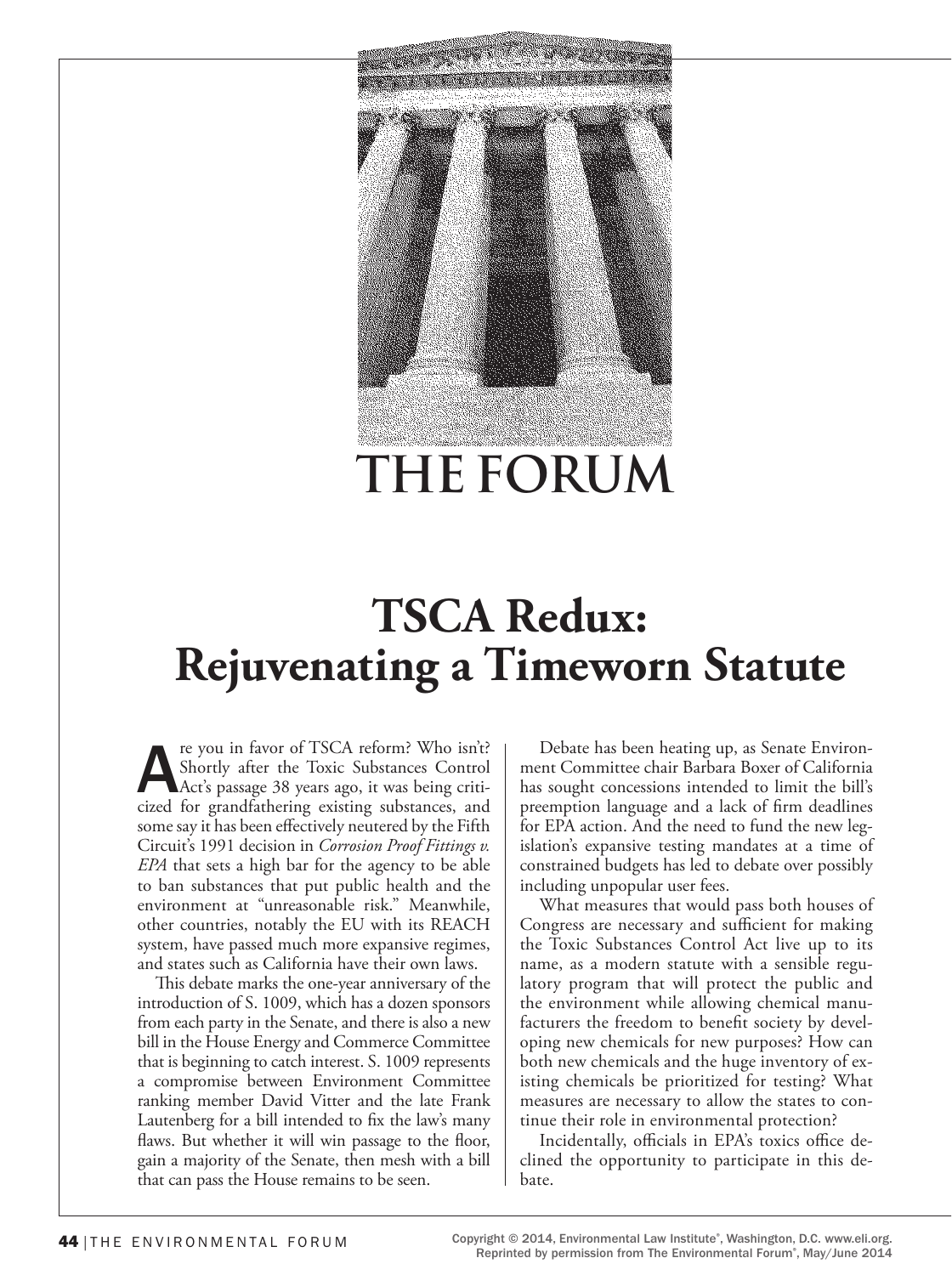

**Lynn L. Bergeson** *Managing Partner* Bergeson & Campbell, P.C.

*"Whatever window of opportunity to reform the Toxic Substances Control Act exists, it is closing."*



*"Compromise is the only way reform of the Toxic Substances Control Act will happen."*

**Richard A. Denison** *Lead Senior Scientist*  Environmental Defense Fund

*"States have stepped in to fill the regulatory void left by a federal law that nearly all stakeholders agree has failed to achieve its intended purpose."* 



*"Reform must balance protecting human health and the environment with the need to keep the innovation pipeline flowing."*

**Kathy Kinsey** *Deputy Secretary for Regulatory Programs and Operations* Maryland Department of the **ENVIRONMENT** 



*"States should continue to play a role in chemical regulation by contributing expertise to EPA's development standards."*

**Ann R. Klee** *Vice President, Environment, Health & Safety* General Electric



*"We must ensure that EPA will have the tools it needs to protect citizens from dangerous chemicals and require it to review the chemicals in commerce today."*

**Tom Udall** *Chair* Senate Subcommittee on Superfund, Toxics, and Environmental Health

*of national* 

House Environment & the Economy Subcommittee

**John Shimkus** *Chair*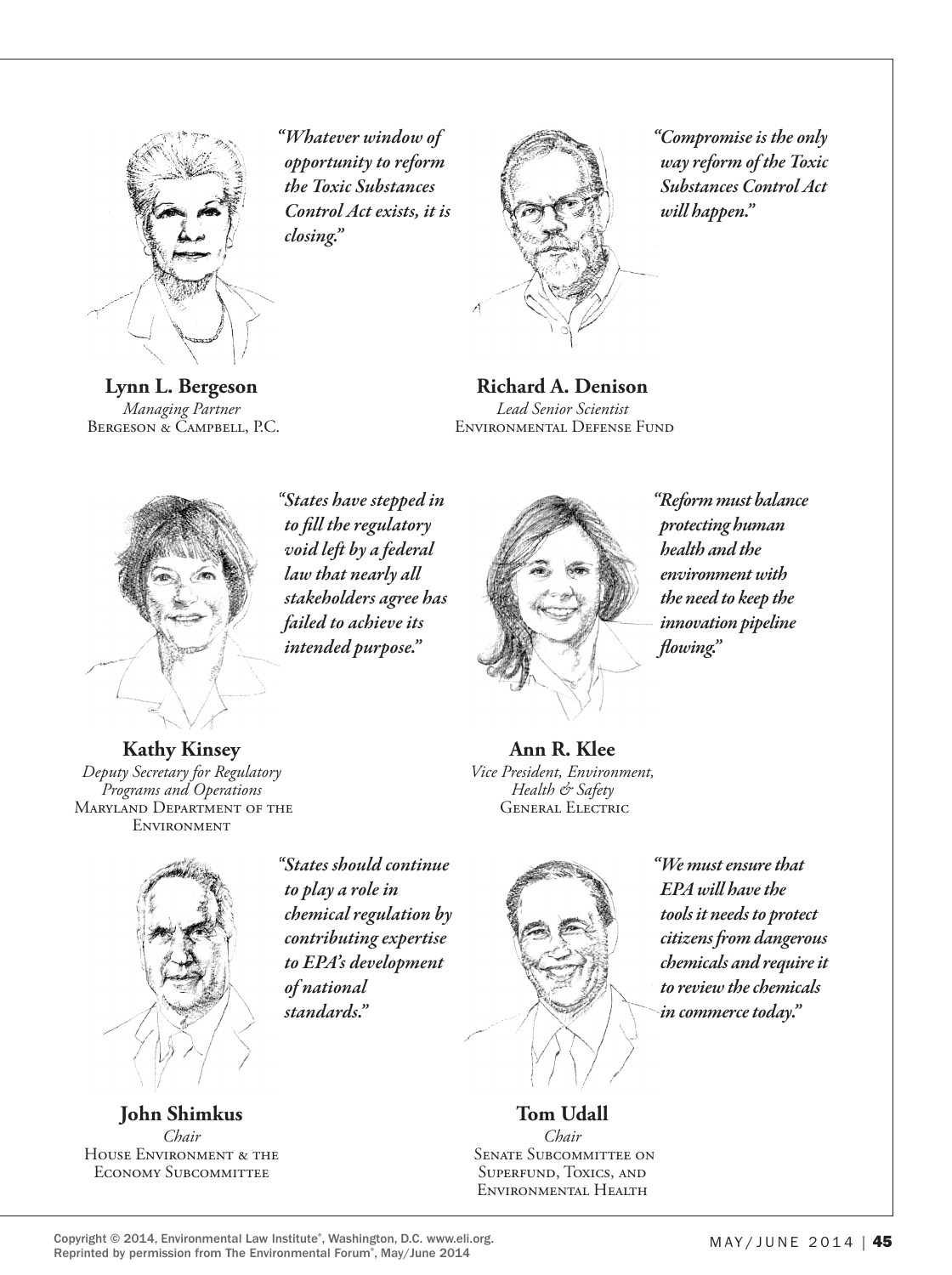### **Do It Now, Or It May Never Be Done**

Lynn L. Bergeson

Whatever window of op-Control Act is closing. This is not portunity exists to reform the Toxic Substances only because the mid-term elections are fast approaching, or that there are too few legislative days left this session, or even that Congress is polarized and achieving passage of complicated chemical legislation seems intuitively beyond reach.

It is also because the emergence of chemical management frameworks like the EU's Registration, Evaluation, Authorization and Restriction of Chemicals, Korea REACH, and Canada's Chemicals Management Plan; state programs like California's Safer Consumer Products Regulations; private regulatory, stewardship, and retailer initiatives; and the inevitable chemical deselection that is underway as an outgrowth of these developments have diffused the urgency and perhaps even the need for TSCA reform.

As these other trends continue to grow, TSCA, reformed or otherwise, becomes increasingly irrelevant. Absent TSCA reform now — in this Congress — emerging global chemical frameworks will continue to evolve, at considerable cost to U.S. credibility as a global leader and, of course, to the chemical community's commitment to protect environmental and human health.

Neither S. 1009 nor the House discussion draft as written would pass, and rightly so given their failure to address fully TSCA's fundamental flaws. To salvage the momentum that has developed, focusing narrowly and fixing only on the most important of TSCA's many

flawed provisions, may be the best hope for success.

First, reform legislation must provide EPA with clear requirements and authority to prioritize, assess, and impose restrictions on existing chemicals posing risks and do so according to a deadline-driven scheme. Neither measure does this. S. 1009 is bloated with multiple, confusing "assessment frameworks." Neither S. 1009 nor the House draft provides clear and direct authority to require testing needed to support prioritization.

While both address to some extent the problems in using TSCA Section 6 to control existing chemicals, it is difficult to see how either as presently drafted would succeed. The absence of deadlines in these measures is counter-productive if not irrational. Both Canada and the EU have managed to prioritize, assess, and control existing chemicals, and so should we since without deadlines, even a more refined assessment framework will languish.

Second, a determination of chemical safety should be based solely on hazard data, Structural Activity Relationship modeling or other predictive methodology, or both, and exposure information. Any regulatory response to such a determination under the House measure must be "proportional" to the avoided risk, be "cost-effective," and impose restrictions only when "technically and economically feasible alternatives" are available.

This is an impossibly high standard and appears equivalent to reimposing the stifling "least burdensome" requirement now applied under TSCA and could well make the situation worse. A more balanced approach would have EPA consider such factors in taking a control action and otherwise authorize the agency to grant time-limited exemptions or other waivers based on a determination of critical need or the absence of viable alternatives, as the EU has done under REACH and as

suggested by provisions in S. 1009.

Third, as important as any other area is the urgent need to ensure that EPA has adequate funds to implement the program. Even the most perfect prioritization process will fail if EPA lacks resources to do its job. It is time to consider adopting a fee program similar to the approach taken under the Pesticide Registration Improvement Act. EPA assesses fees under PRIA on pesticide registration applications to pay for some fraction of the cost of EPA's services. While a fee for service program would appear impossible, our collective indifference to the fiscal realities presented by the chronic underfunding of the TSCA program — and the silence on this critical topic in the Senate and House TSCA reform drafts considered since the late Senator Frank Lautenberg (D-NJ) first introduced TSCA reform legislation years ago — is reckless.

Reform measures are far from aligned. Whatever momentum that exists will dissipate in a potentially dramatically new Congress after the mid-term elections. Given the uncertainties that change invites, we may well be on a path to just say no permanently to TSCA reform. We would, in so doing, endure the national indignity of having our commitment to chemical safety be dictated not by our unwavering pledge to protect human health and the environment, but by the chemical governance frameworks, policies, and practices of others.

Lynn L. Bergeson is managing partner of Bergeson & Campbell, P.C., a Washington, D.C., law firm. She is also president of The Acta Group, with offices in Washington, D.C., Manchester, UK, and Beijing, China, and president of B&C Consortia Management, L.L.C., with offices in Washington, D.C.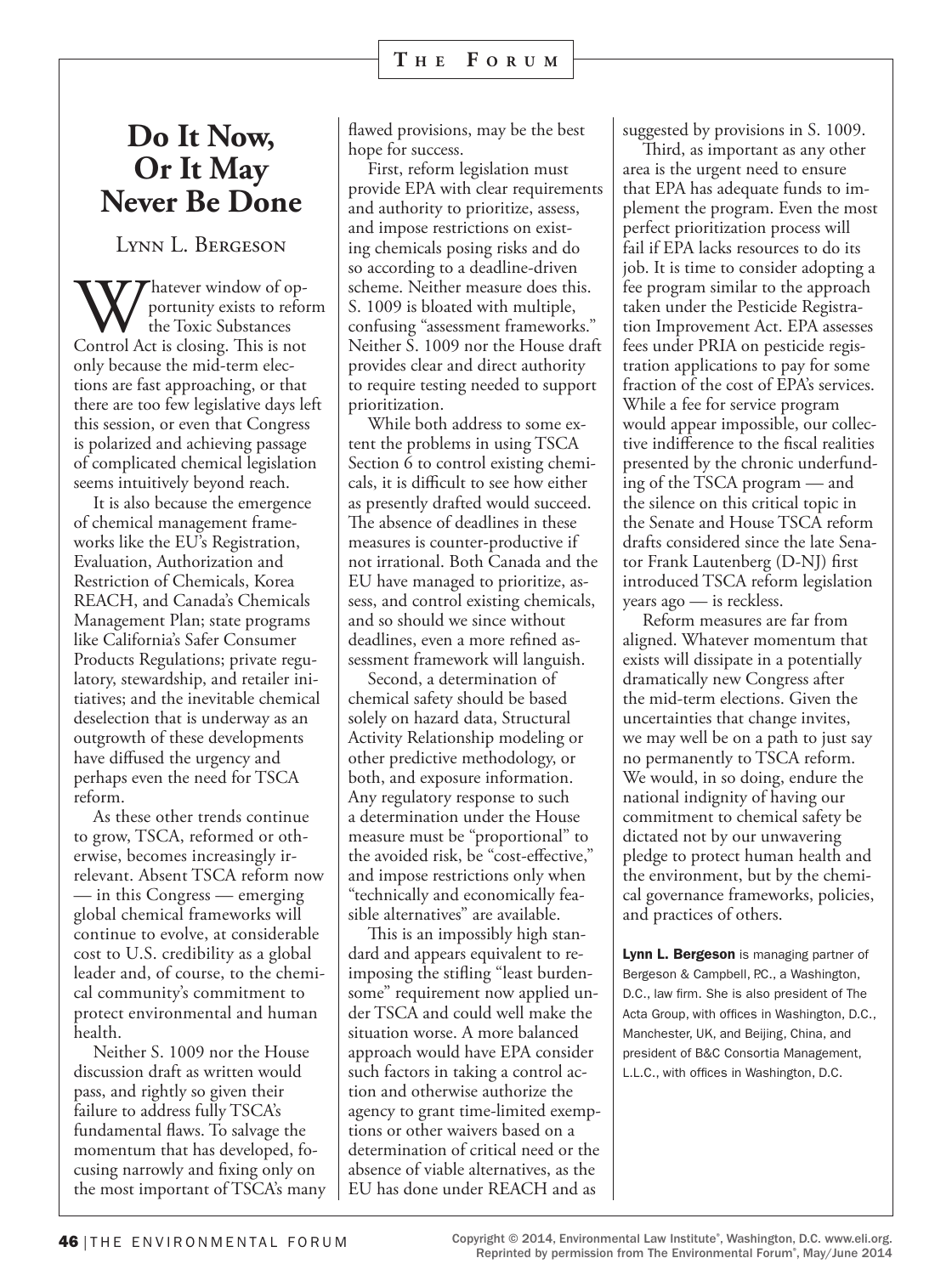# **Chemical Safety Reform: Will the Center Hold?**

RICHARD A. DENISON

Compromise is tough. It can<br>be thankless and unsatisfying.<br>get everything you want. But it's the be thankless and unsatisfying, and, by definition, you don't only way reform of the Toxic Substances Control Act will happen.

Nearly everyone, from environmentalists to industry honchos, agrees TSCA is badly broken. But start talking about how to fix the problems and you'll find there are legitimate core principles held by different stakeholders that are difficult to reconcile. Here are just three examples:

*New chemicals*. The common-sense notion that new chemicals should be shown safe before entering the market, versus the desire not to hinder innovation or U.S. companies' ability to compete globally by getting chemicals to market quickly;

*Preemption*. The appeal of a single federal oversight system that does not impede interstate commerce, versus the view that states have the right to act to protect their residents; and

*Confidential business information*. The right of citizens, consumers, and the market to information on potential risks of chemicals they may use or be exposed to, versus assurance that legitimate trade secrets submitted to regulators will not generally be disclosed.

As an active participant in the past decade's debate, I've seen firsthand how such conflicting principles complicate — politically and substantively — prospects for achieving reform. I've also learned that progress comes only when both sides accept they have to give something to get something. Conversely, progress stalls when stakeholders get greedy. The past year has seen both tendencies.

The late Senator Frank Lautenberg

(D-NJ) assessed the landscape last year and saw the need for compromise. He took the political risk of working on legislation with Senator David Vitter (R-LA), who had been about to introduce his own legislation. The result was the first-ever bipartisan legislation to reform TSCA, the Chemical Safety Improvement Act.

Sadly, Senator Lautenberg died shortly after CSIA was introduced. But the legislation remains very much alive, and although it was (and is) far from perfect, there has been major progress thanks to the continuing work of Senator Vitter and Senator Tom Udall (D-NM) to address major concerns raised about the bill and strengthen its health protections.

Additional progress is endangered, however, as some players have fallen back to their core principles and hardened their positions. And after holding a promising series of constructive, balanced hearings on TSCA, the House majority floated reform legislation — albeit a discussion draft rather than a bill — that tilts heavily in industry's favor.

These challenges have led some stakeholders to consider forgoing the present opportunity and either opt to retreat to the status quo or try to forestall action and wait for more political advantage in the future. In my view, this notion of an easier path any time in the foreseeable future is illusory. The conflicting needs of stakeholders are so fundamental, and the political climate so polarized, that counting on them to change appreciably is wishful at best.

The only recourse is to do the hard work of negotiating to forge a legitimate and fair compromise that delivers an efficient and effective chemicals management system. Let me use my earlier three examples to illustrate what common ground looks like:

*New chemicals.* EPA should make an affirmative determination of safety before market entry, but using a standard that allows prompt review based on the limited information available

for a new chemical. Where that information is insufficient, EPA should be able to require more — or impose conditions sufficient to address potential risks even in its absence;

*Preemption*. States should be able to act to address a chemical's risks wherever EPA has not, or when they can make the case for going further. Preemption should apply prospectively, and when, but only when, the agency has all the information it needs to make a definitive safety decision and takes final action on a chemical. Requirements that do not directly restrict a chemical's manufacture or use — such as for reporting, warnings, monitoring or assessment, which do not unduly impede interstate commerce — should remain available to states; and

*Confidential business information*. Legitimate trade secrets should be protected, but not information on health and environmental effects or general information on a chemical's use. Identities of chemicals should generally be available once they enter commerce. Up-front substantiation and EPA approval of claims should be required. Claims should generally be time-limited but renewable upon resubstantiation. State and local governments, medical personnel, first responders, and health and environmental officials should have access to confidential business information.

The opportunity before us is apparent: Our best chance to fix an outdated law that serves nobody's interests. The alternative — sticking with a piecemeal system that undermines consumer confidence and puts our health at risk — is no alternative at all. All it takes to seize this opportunity is to agree that compromise doesn't have to be a dirty word.

Richard A. Denison, Ph.D., is a lead senior scientist with Environmental Defense Fund.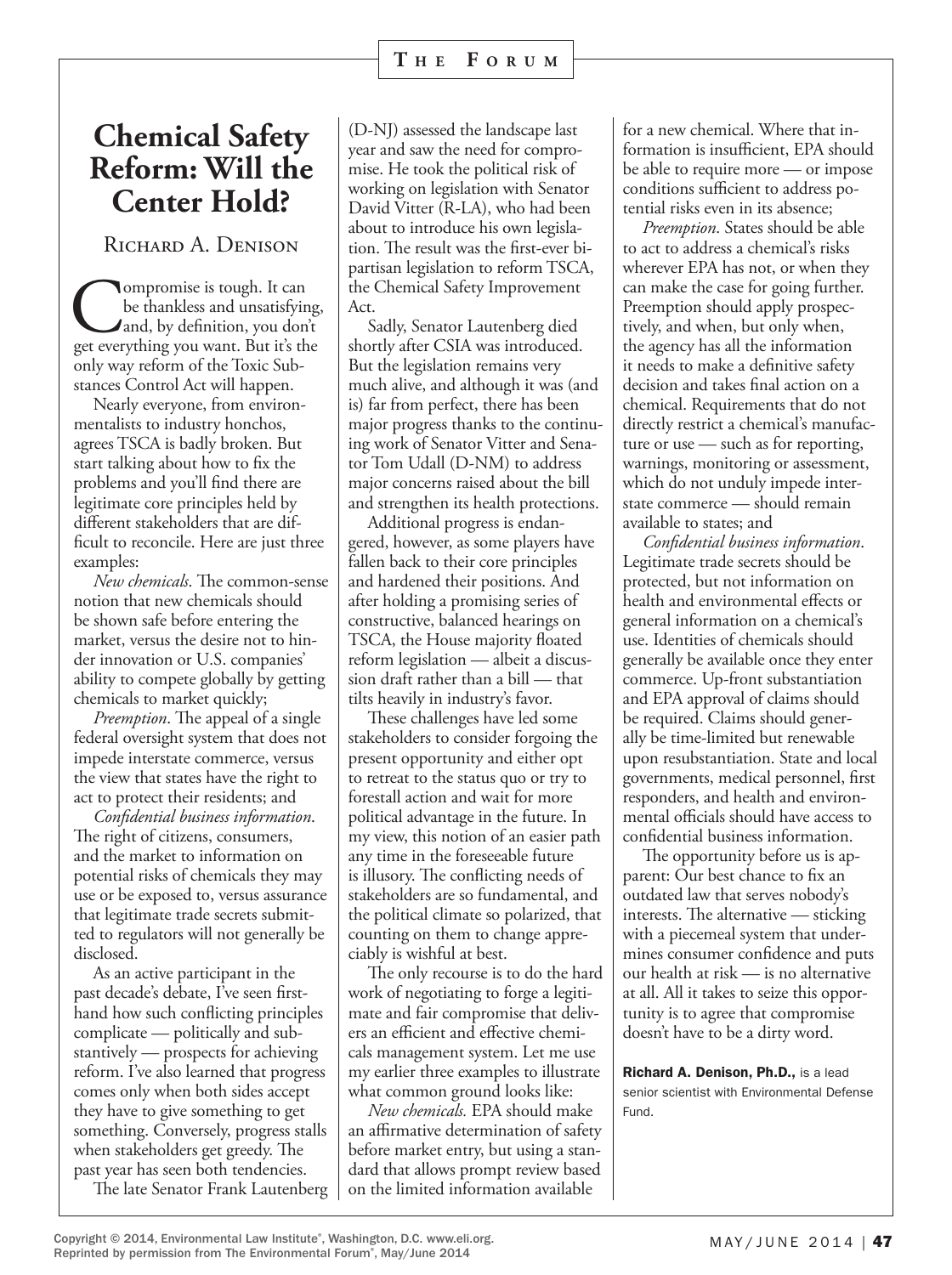# **Neither of These Bills Address the Law's Failings**

Kathy Kinsey

**M**any states are closely follow-<br>TSCA reform legislation.<br>Over the course of the nearly 40 years ing the progress of federal TSCA reform legislation. Over the course of the nearly 40 years since the Toxic Substances Control Act was passed, states have stepped in to fill the regulatory void left by a federal law that nearly all stakeholders agree has failed to achieve its intended purpose.

Today, 34 states have enacted one or more chemical management laws that range in scope from bans on individual toxic chemicals, such as brominated flame retardants, to more comprehensive chemical management regimes, such as California's Safer Consumer Products law. Successful state regulatory initiatives have led to bans on Bisphenol-A, the distribution and sale of children's products containing lead and cadmium, and unnecessary uses of mercury in products, to name just a few.

The Chemical Safety Improvement Act, introduced in May 2013 by the now late Senator Frank Lautenberg (D-NJ) and Senator David Vitter (R-LA), and the Chemicals in Commerce Act, a House discussion draft recently released by Representative John Shimkus (R-IL), would substantially revise TSCA. Unfortunately, neither of these bills adequately address the law's failings. Worse, as written, they both include onerous preemption provisions that will eviscerate successful state programs and cripple the states' ability to take needed actions going forward.

So, what should effective TSCA reform legislation look like? There are many important details in any major piece of legislation, but from a state perspective, the most important components of a modernized TSCA are: *A health-based safety standard* that

is based solely on exposure and hazard assessments, without regard to economic or other factors, and that is protective of our most vulnerable populations;

*A chemical prioritization process*  based on adequate data that provides EPA with unfettered authority to require testing and new information necessary to properly assess chemical toxicity;

An emphasis on the development of *safer alternatives* to dangerous chemicals;

*Reasonable timelines* for EPA to make prioritization decisions, and complete safety assessments and determinations;

*Funding for EPA*, perhaps through fees paid by chemical manufacturers, that is adequate to implement the law and complete safety assessments in a reasonable time frame on the tens of thousands of existing chemicals in commerce that have not been subject to assessment;

*Greater public and state acces*s to chemical identity and other information to which access is frequently denied based on confidential business information claims;

*A limit on the duration* of all existing and future confidential business information claims;

*Judicial review* of decisions to categorize chemicals as low priority; and

*Preservation of state chemicals management authority.*

 Considerable discussion has been focused on state preemption and the appropriate role of states in a reformed chemicals management regime — a subject of particular importance to state regulators.

Today, Section 18 of TSCA generally preserves state power to regulate a chemical substance, a chemical mixture, or a chemical-containing article unless EPA prescribes a rule or order for the chemical or article under Sections 5 or 6. Even then, states can enforce an identical rule or order, regulate under the authority of another federal law, or ban a substance or mixture. In addition, states

may request a waiver of preemption, provided that the state law or regulation doesn't prevent compliance with the federal law, provides a significantly higher level of protection, and doesn't unduly burden interstate commerce. Because EPA has taken so few actions under TSCA, preemption of state chemical management laws has rarely been triggered.

Both the Senate and House bills would expand state preemption beyond the provisions of the current law, and would actually weaken, rather than strengthen, chemicals management in this country. Logically, the need for any state preemption is suspect. If TSCA reform is successful in providing EPA with the tools necessary to effectively manage toxic chemicals in commerce, state efforts will no longer be necessary. As no state can afford unnecessary programs, preemption would be a moot issue. On the other hand, if TSCA reform proves ineffective, common sense demands that the states be granted broad authority to take actions needed to protect their citizens.

There exists a long and successful history of state-federal co-regulation in the area of environmental protection. Concerns about a "patchwork" of conflicting or duplicative regulations are unfounded. States have a strong interest in a robust federal chemicals law and stand ready to work with Congress to advance TSCA reform, which if effective would free up scarce state resources to pursue other important regulatory mandates.

Effective implementation of any comprehensive regulatory regime is dependent on political will and the dedication of adequate resources. Because it is impossible to know how well a reformed TSCA ultimately will be implemented, preservation of state authority serves as an important regulatory backstop, critical to protecting public health and our environment.

Kathy Kinsey is the deputy secretary for regulatory programs and operations at the Maryland Department of the Environment.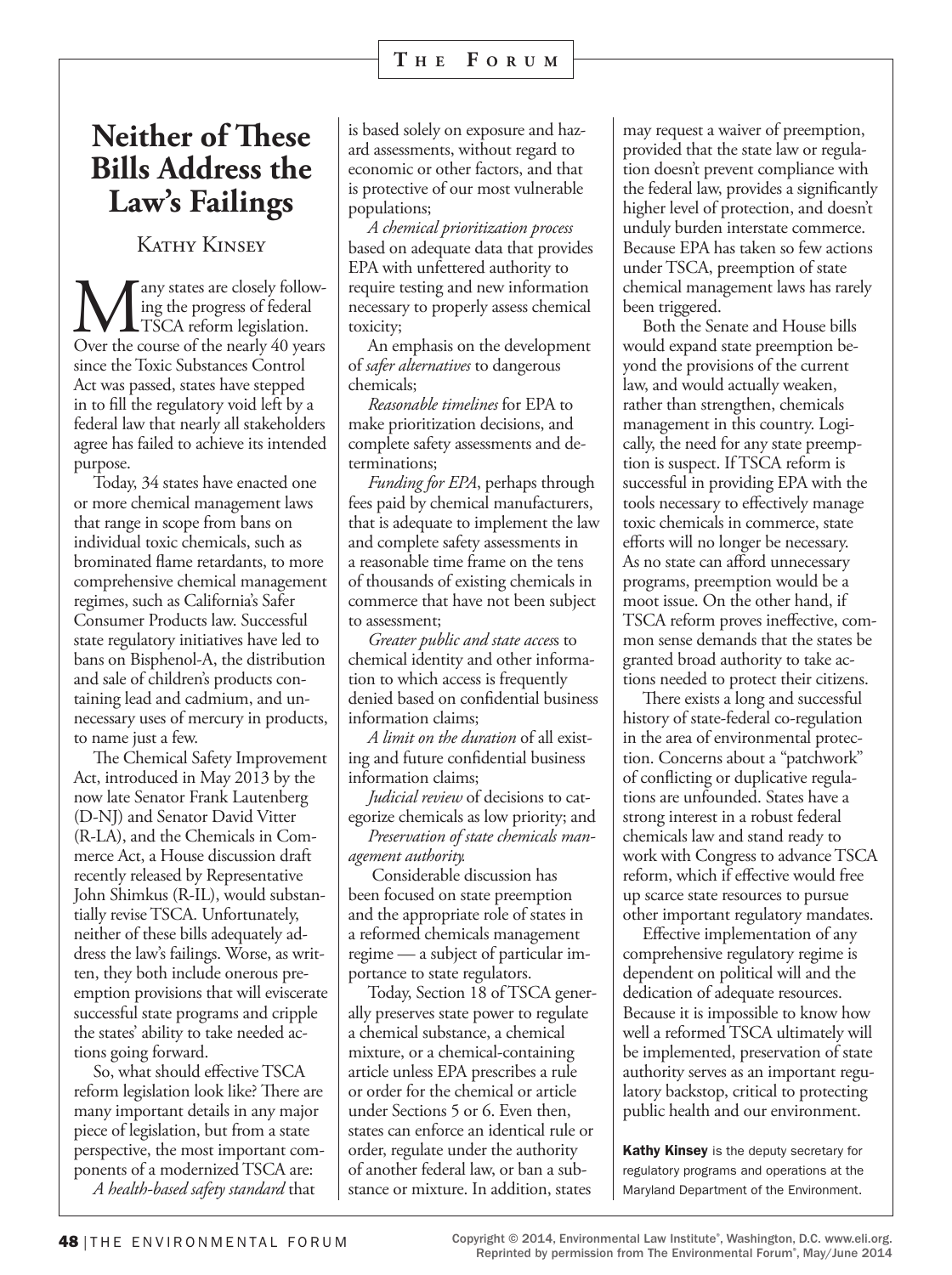# **Keep Innovation Flowing While Protecting Public**

Ann R. Klee

**EVALUATE:** Very day, millions of people fly<br>
on airplanes powered by GE<br>
engines; eat foods that were<br>
cooked and kept fresh with GE applion airplanes powered by GE **L**engines; eat foods that were cooked and kept fresh with GE appliances; use smart phones and tablets powered with electricity generated by GE gas turbines; read by the light of a GE LED lamp; or undergo diagnostic tests using GE MRI machines. All of these products use, and are made of, chemicals.

If GE and other innovators are going to continue to develop, commercialize, and improve products that meet societal demands and enhance the quality of life, TSCA reform must strike the right balance between protecting human health and the environment with the need to keep the innovation pipeline flowing. We can do both.

As we consider TSCA reform, we need a common understanding of the fundamental facts.

First, no one really knows how many chemicals are in commerce in the United States today. The current TSCA Inventory of approximately 84,000 unique chemical substances is considered to include many that are no longer manufactured in, or imported into, the United States. Data from the most recent TSCA Chemical Data Reporting Rule reports indicate that fewer than 8,000 chemicals were manufactured or imported in volumes of 25,000 pounds or more at a total of 4,700 sites during 2011. Of these chemicals, only about 2,000 were reported to have consumer uses.

Significantly, responsible manufacturers have been working for years to reduce the production and use of "toxic" chemicals to prevent worker exposure issues, address global labeling requirements and customer expectations, and limit potential future liability.

Second, EPA's New Chemicals Program has succeeded in preventing numerous "toxic" chemicals from reaching the market without appropriate risk management measures. Between the establishment of the TSCA Inventory and the end of FY 2010, EPA reviewed more than 36,000 Pre-Manufacture Notices and more than 13,000 PMN exemption notices. Those reviews led to more than 4,000 regulatory actions, withdrawals of PMNs, and voluntary testing actions.

Third, while there are those who cite the European Union's Registration, Evaluation, Authorization, and Restriction of Chemicals program as a model for managing the risks of chemicals, it is hard to find quantifiable benefits, notwithstanding REACH's complexity and costs. Of the roughly 47,000 dossiers covering approximately 12,000 chemicals submitted to the European Chemicals Agency as of March 19, only about 1,200 have been reviewed and the reviews were largely limited to determining whether the dossiers contain all of the required information.

Through 2013, fewer than one hundred chemicals had been selected for "evaluation" by ECHA to determine whether they present a human health or environmental risk, and far fewer have been subjected to "restriction" or "authorization." In the meantime, manufacturers are thinking twice about producing new products in the EU because they do not know for certain whether a particular use of a chemical will be permitted.

With these facts in mind, a modernized TSCA is most likely to provide greater protection to human health and the environment while allowing companies to manufacture the products that our dynamic society needs if reform follows the following principles:

*Build on existing law and practices*, with appropriate adjustments to EPA's ability to obtain information needed to prioritize chemicals for risk assessment and to establish sensible risk management measures;

*Reset the TSCA Inventory*, with the

starting point being the most recent TSCA Chemical Data Reporting Rule, information that EPA has;

*Avoid duplication of effort* and reduce EPA's costs by taking advantage of Canada's experience in identifying, screening, prioritizing, and, where appropriate, further regulating chemicals, provided that U.S.-based stakeholders have a reasonable opportunity to challenge Canada's approach and conclusions for any given chemical;

*Focus on chemicals* that, by virtue of their hazard characteristics and exposure potential, present real, as opposed to speculative, risks;

*Recognize* that many risks associated with the intended use of a chemical are managed by programs administered by the Consumer Product Safety Commission, Food and Drug Administration, Occupational Safety and Health Administration, and EPA itself under the Federal Insecticide, Fungicide, and Rodenticide Act;

*Conserve EPA's resources* by authorizing regulation of chemicals in articles only where it is reasonable to expect, given the nature and intended use of the article, that there will be nonoccupational exposures to the chemical that warrant further controls;

*Recognize* that there will not always be a clear answer to the question of whether a "safer" alternative is available (see, for example, EPA's recent Alternatives Assessment for the flame retardant decabromodiphenyl ether); and

*Provide a national system* for the management of chemical risks that promotes the free flow of goods across state lines, and reduces the perceived need for states to adopt their own chemical management regulations.

A modernized TSCA that reflects the principles listed above will enable EPA to carry out its mission to protect human health and the environment without unduly impeding the innovation pipeline.

Ann R. Klee is vice president, environment, health & safety, of General Electric.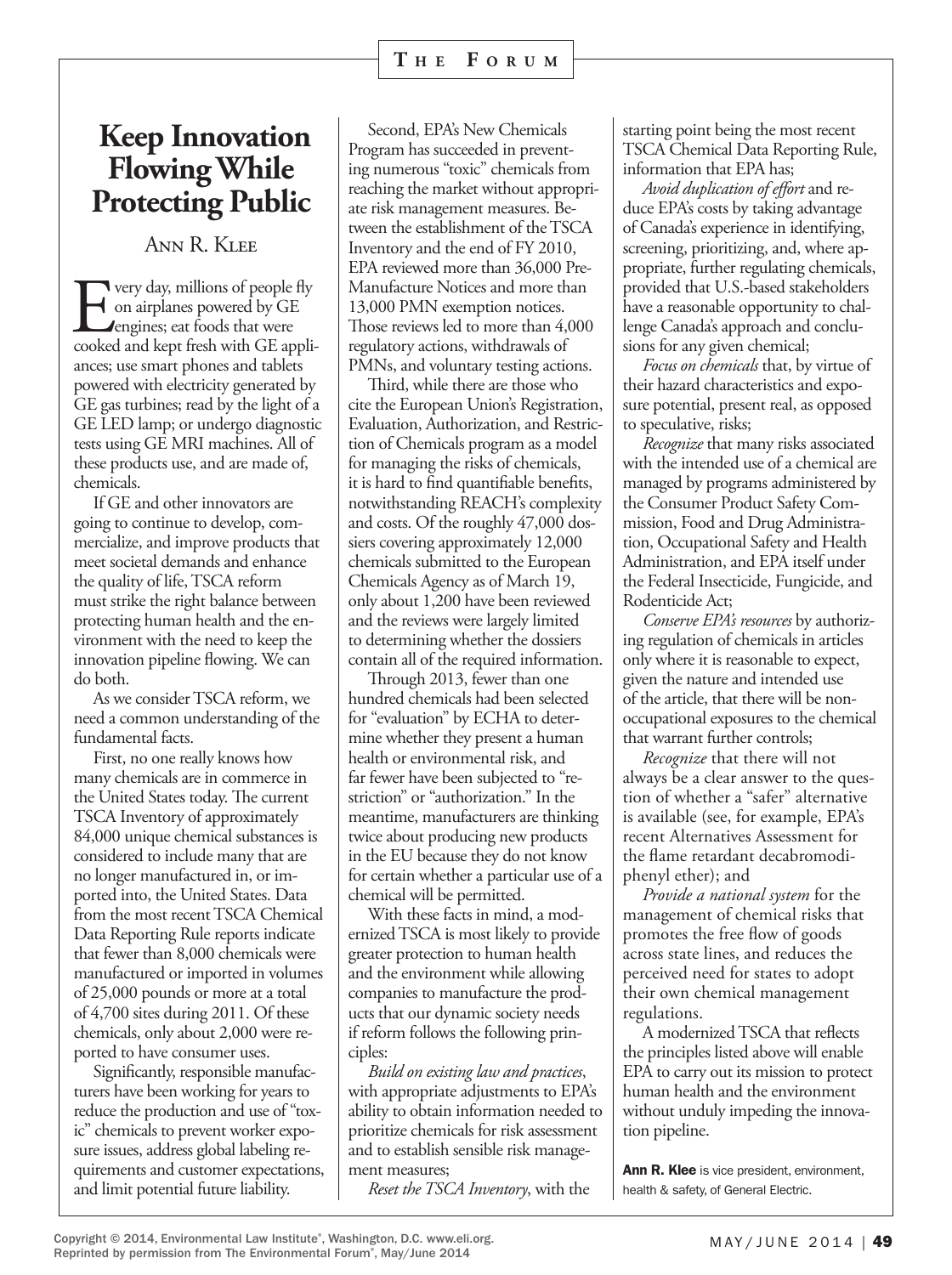### **A Bipartisan Consensus Seems Within Reach**

### John Shimkus

**COVERT** ver the past year, my Environment and the Economy<br>Subcommittee has held six<br>hearings on TSCA reform. In those ronment and the Economy Subcommittee has held six sessions, we heard from multiple expert witnesses as we studied the almost four-decade-old chemical safety law section by section, thinking about how we could make it work better. The resulting legislation, the Chemicals in Commerce Act, was a released on February 27 as a discussion draft.

To those unfamiliar with the legislative process, I can't stress enough that our CICA discussion draft remains a work in progress. Making laws, good laws at least, is a very dynamic process. And I'm committed to making TSCA reform a bipartisan and collaborative process as well. Based on input from a wide variety of stakeholders — including chemical makers, distributors, labor unions, environmental groups, health and environmental safety professionals, as well as ongoing discussions with my Energy and Commerce Committee colleagues — changes to the CICA draft are already under consideration.

Without undermining those positive and ongoing discussions with my colleagues, I welcome this opportunity to update the environmental law community on our progress. Below, I'll highlight some of the common ground I think we've found already and explain why I think our efforts can yield a law that benefits both consumers and workers alike.

So far, I think we agree that consumers would benefit from some closer EPA scrutiny of many chemicals already in commerce. We also agree that the agency needs more

efficient and effective tools to get the information it needs to determine the safety of those chemicals. And we agree that EPA should have the authority to impose requirements and restrictions on those chemicals that pose unreasonable risks.

That's great for consumers, but what does it have to do with workers?

Improving public confidence in the safety of American chemicals facilitates both interstate and international commerce. Put yourself in the shoes of an investor contemplating where to build a new chemical manufacturing plant. You'd examine potential sites based largely on three criteria: the availability and price of feedstocks, particularly oil and gas; the availability of good, reliable workers; and access to the market.

America is already producing more oil and gas than ever before, and our workers are undeniably among the best, brightest and most productive in the world. This makes market access the determining factor for many would-be capital investments in the chemical industry. Market access has two dimensions: marketability of the product and trade restrictions.

In its draft form, CICA would expand market access in two ways. First and foremost, it would give buyers confidence in chemical products, because "Made in America" would mean the product meets a new international gold standard for chemical safety. Secondly, by establishing national standards to replace the growing patchwork of state regulations, CICA would ease the trade restrictions erected in the absence of federal action.

The issue of preempting state law has been a source of great consternation throughout the TSCA reform debate and understandably so. As a conservative Republican, I hold states' rights and the virtues of our federal system of government in high regard. I fully understand why states have sought their own solu-

tions to issues of public health and safety, while EPA action on certain chemicals has been hindered by the limitations of existing law. But the growing complexity of this regulatory approach is unsustainable, as it will inevitably become confusing to consumers and costly to industry.

America has resolved a similar problem of state versus national standards before. Before rail transportation, there was little need to standardize time across the country. It didn't matter that noon in Chicago was 11:50 AM in St. Louis and 12:07 PM in Indianapolis. But the demands of interstate commerce and public safety changed all of that, leading to the establishment of four national time zones in 1918.

The same concept of national standards with regional variations can be applied to chemicals in commerce today just as it was to trains on railroads last century. States can and should continue to play a role in chemical regulation, but by contributing their expertise to EPA's development of a national standard for those chemicals that have been found to pose a risk to human health or environmental safety, not establishing their own regulatory regimes.

Can we pass TSCA reform legislation, be it my Chemicals in Commerce Act or a compromise bill with the Senate that protects consumers and the environment while facilitating innovation and economic growth? The process to date has shown me that not only are most of my colleagues on both sides of the aisle willing to try, many are doing their best to get to an answer of yes.

Representative John Shimkus (R-IL) chairs the House Environment & the Economy Subcommittee, with jurisdiction over toxic waste policy.